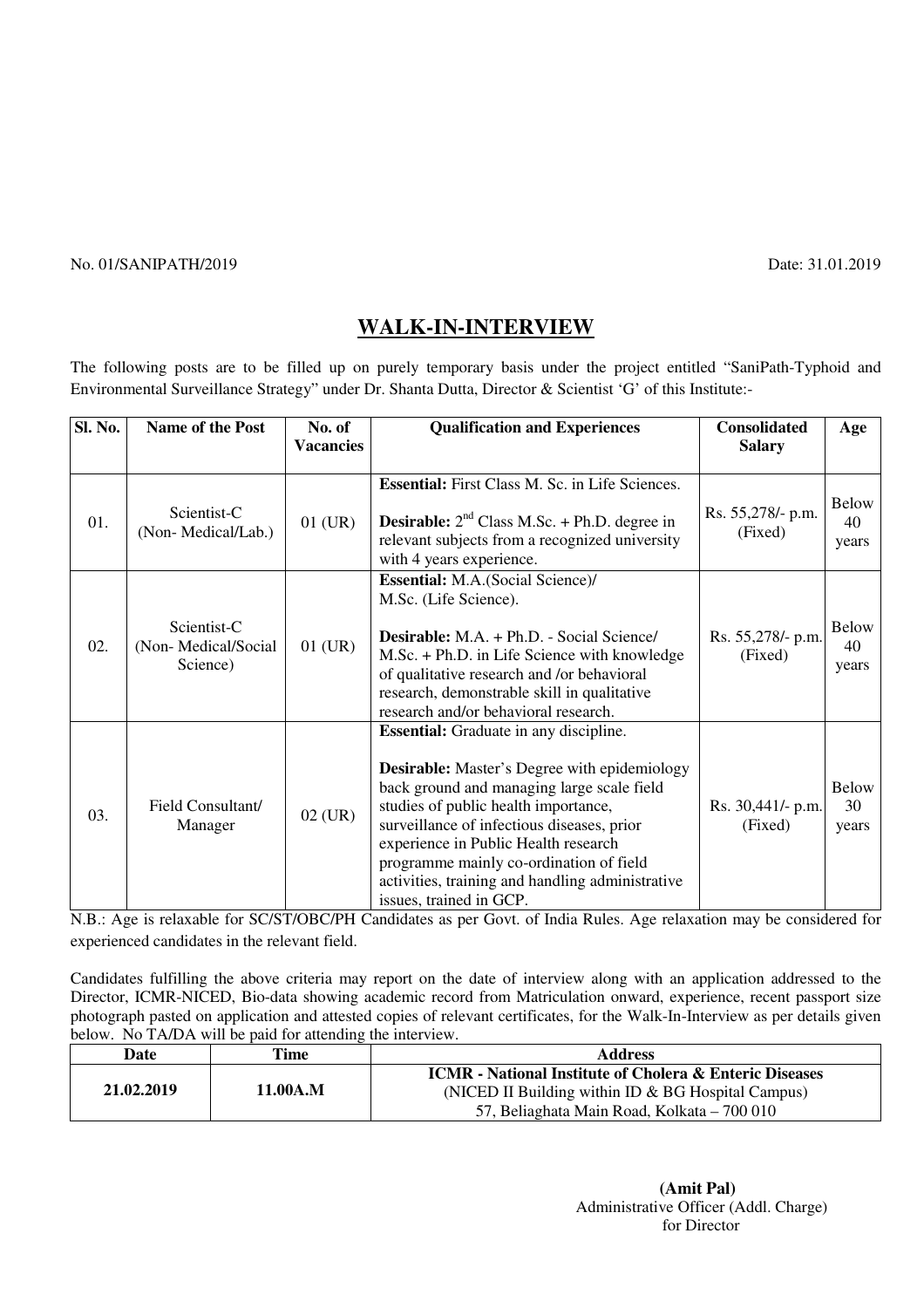### No. 02/SANIPATH/2019 Date: 31.01.2019

## **WALK-IN-INTERVIEW**

The following posts are to be filled up on purely temporary basis under the project entitled "SaniPath-Typhoid and Environmental Surveillance Strategy" under Dr. Shanta Dutta, Director & Scientist 'G' of this Institute:-

| SI. | Name of the Post      | No. of           | <b>Qualification and Experiences</b>                                     | <b>Consolidated</b> | Age          |
|-----|-----------------------|------------------|--------------------------------------------------------------------------|---------------------|--------------|
| No. |                       | <b>Vacancies</b> |                                                                          | <b>Salary</b>       |              |
|     |                       |                  |                                                                          |                     |              |
| 01. | Data Manager          | $01$ (UR)        | <b>Essential:</b> Master's Degree in Computer                            | Rs. 30,879/- p.m.   | <b>Below</b> |
|     |                       |                  | Application/IT/Computer Science from a                                   | (Fixed)             | 30           |
|     |                       |                  | recognized institution/university/Institute or                           |                     | years        |
|     |                       |                  | B.E./B.Tech. in Computer                                                 |                     |              |
|     |                       |                  | Engineering/Computer Science/Computer                                    |                     |              |
|     |                       |                  | Technology/ Information Technology from                                  |                     |              |
|     |                       |                  | a recognized institution/university with two                             |                     |              |
|     |                       |                  | years experience in relevant areas of                                    |                     |              |
|     |                       |                  | programming or information system in                                     |                     |              |
|     |                       |                  | Government, autonomous, PSU etc.                                         |                     |              |
|     |                       |                  | recognized organization.                                                 |                     |              |
|     |                       |                  | <b>Desirable:</b> Handling of Statistical Software                       |                     |              |
|     |                       |                  | for analysis of Health research data.                                    |                     |              |
| 02. | Administrative Staff/ | $01$ (UR)        | <b>Essential:</b> $12th$ passed or equivalent from a                     | Rs. 16,644/- p.m.   | <b>Below</b> |
|     | Accountant            |                  | recognized board with 5 years experience                                 | (Fixed)             | 28           |
|     |                       |                  | of administrative work or Graduate in any                                |                     | years        |
|     |                       |                  | discipline with 2 years experience of                                    |                     |              |
|     |                       |                  | administration work.                                                     |                     |              |
|     |                       |                  | <b>Desirable:</b> Experience in handling large<br>scale extramural fund. |                     |              |

N.B.: Age is relaxable for SC/ST/OBC/PH Candidates as per Govt. of India Rules. Age relaxation may be considered for experienced candidates in the relevant field.

Candidates fulfilling the above criteria may report on the date of interview along with an application addressed to the Director, ICMR-NICED, Bio-data showing academic record from Matriculation onward, experience, recent passport size photograph pasted on application and attested copies of relevant certificates, for the Walk-In-Interview as per details given below. No TA/DA will be paid for attending the interview.

| Date       | Time     | <b>Address</b>                                                                                                                                                         |
|------------|----------|------------------------------------------------------------------------------------------------------------------------------------------------------------------------|
| 21.02.2019 | 11.00A.M | <b>ICMR</b> - National Institute of Cholera & Enteric Diseases<br>(NICED II Building within ID $\&$ BG Hospital Campus)<br>57, Beliaghata Main Road, Kolkata – 700 010 |

 **(Amit Pal)**  Administrative Officer (Addl. Charge) for Director